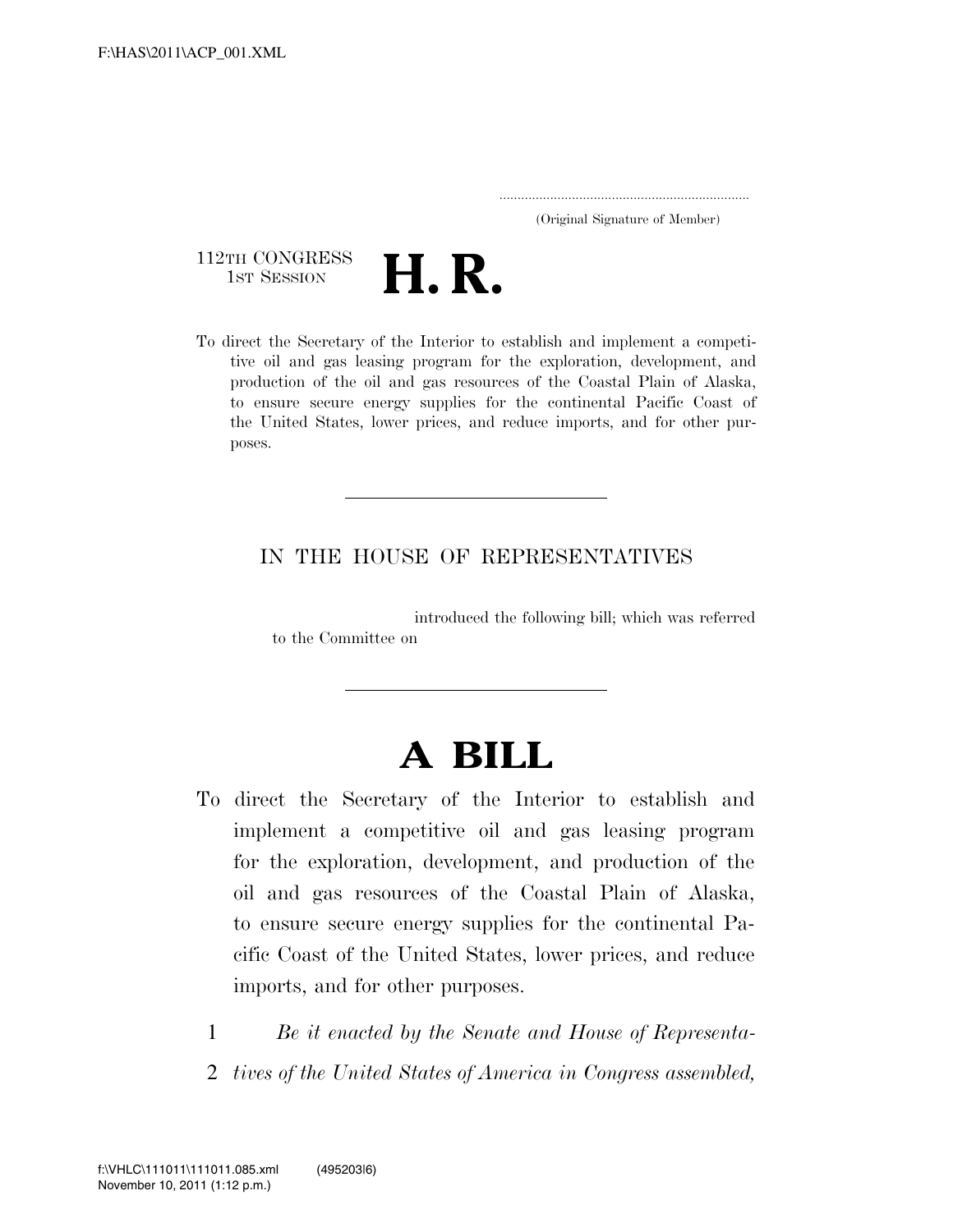# **SECTION 1. SHORT TITLE.**

 This Act may be cited as the ''Alaskan Energy for American Jobs Act''.

# **SEC. 2. DEFINITIONS.**

In this Act:

 (1) COASTAL PLAIN.—The term ''Coastal Plain'' means that area described in appendix I to part 37 of title 50, Code of Federal Regulations.

 (2) PEER REVIEWED.—The term ''peer re-viewed'' means reviewed—

 (A) by individuals chosen by the National Academy of Sciences with no contractual rela- tionship with or those who have an application for a grant or other funding pending with the Federal agency with leasing jurisdiction; or

 (B) if individuals described in subpara- graph (A) are not available, by the top individ- uals in the specified biological fields, as deter-mined by the National Academy of Sciences.

 (3) SECRETARY.—The term ''Secretary'', except as otherwise provided, means the Secretary of the Interior or the Secretary's designee.

# **SEC. 3. LEASING PROGRAM FOR LANDS WITHIN THE**

**COASTAL PLAIN.** 

(a) IN GENERAL.—The Secretary shall take such ac-

tions as are necessary—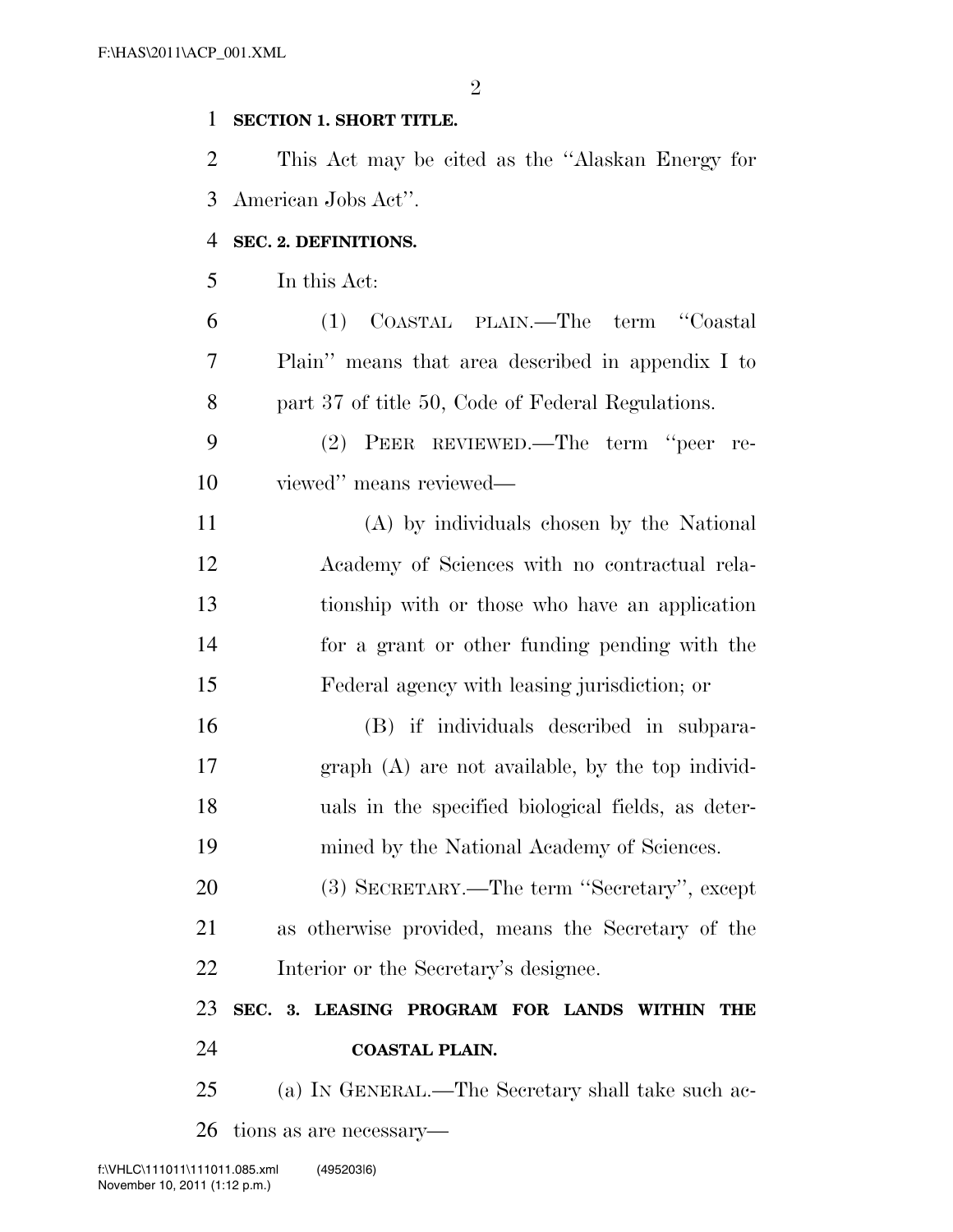(1) to establish and implement, in accordance with this Act and acting through the Director of the Bureau of Land Management in consultation with the Director of the United States Fish and Wildlife Service, a competitive oil and gas leasing program that will result in the exploration, development, and production of the oil and gas resources of the Coast-al Plain; and

 (2) to administer the provisions of this Act through regulations, lease terms, conditions, restric- tions, prohibitions, stipulations, and other provisions that ensure the oil and gas exploration, development, and production activities on the Coastal Plain will result in no significant adverse effect on fish and wildlife, their habitat, subsistence resources, and the environment, including, in furtherance of this goal, by requiring the application of the best commercially available technology for oil and gas exploration, de- velopment, and production to all exploration, devel- opment, and production operations under this Act in a manner that ensures the receipt of fair market value by the public for the mineral resources to be leased.

(b) REPEAL OF EXISTING RESTRICTION.—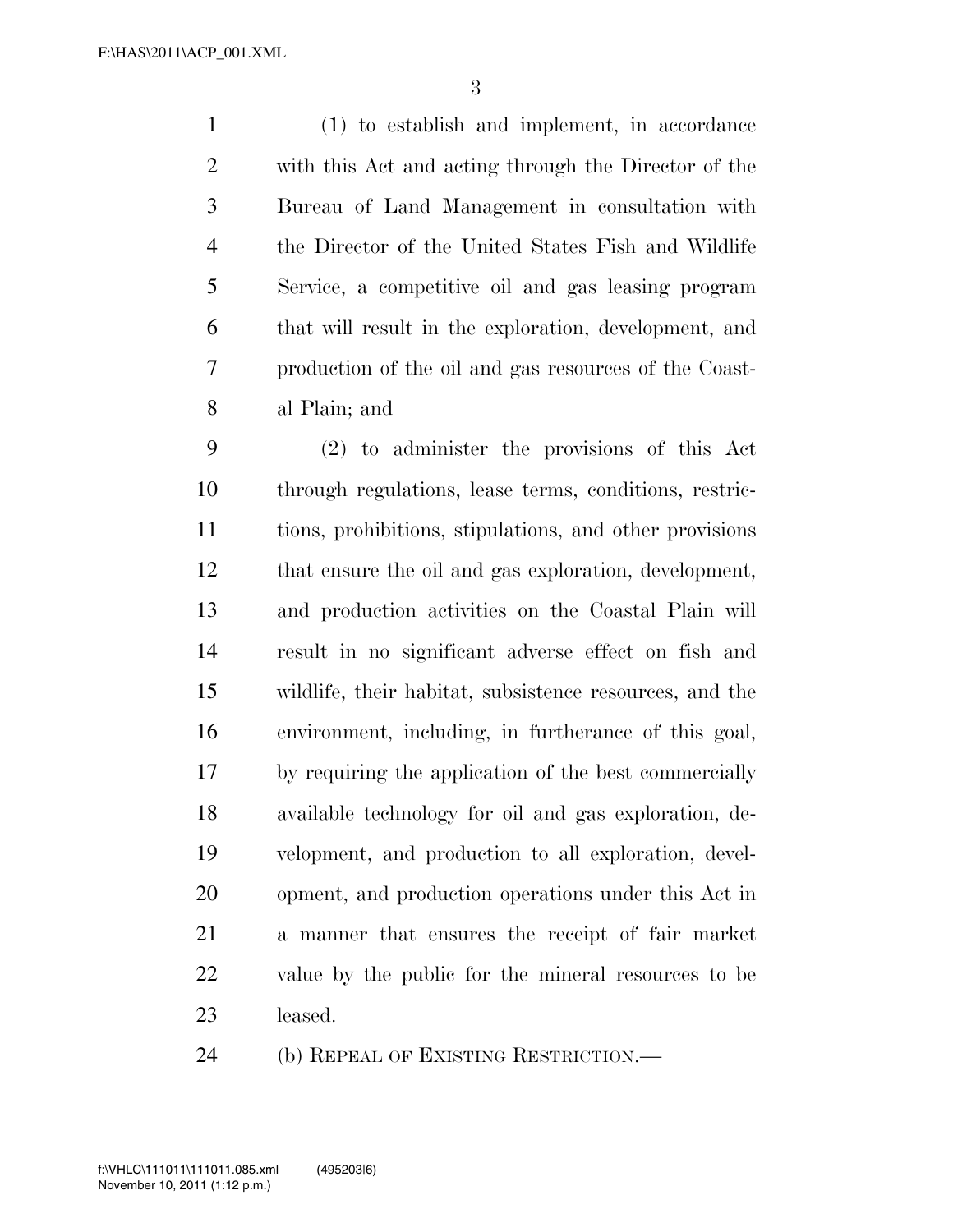(1) REPEAL.—Section 1003 of the Alaska Na- tional Interest Lands Conservation Act of 1980 (16 U.S.C. 3143) is repealed.

 (2) CONFORMING AMENDMENT.—The table of contents in section 1 of such Act is amended by striking the item relating to section 1003.

 (c) COMPLIANCE WITH REQUIREMENTS UNDER CER-TAIN OTHER LAWS.—

 (1) COMPATIBILITY.—For purposes of the Na- tional Wildlife Refuge System Administration Act of 1966 (16 U.S.C. 668dd et seq.), the oil and gas leasing program and activities authorized by this section in the Coastal Plain are deemed to be com- patible with the purposes for which the Arctic Na- tional Wildlife Refuge was established, and no fur- ther findings or decisions are required to implement this determination.

18 (2) ADEQUACY OF THE DEPARTMENT OF THE INTERIOR'S LEGISLATIVE ENVIRONMENTAL IMPACT STATEMENT.—The ''Final Legislative Environ- mental Impact Statement'' (April 1987) on the Coastal Plain prepared pursuant to section 1002 of the Alaska National Interest Lands Conservation Act of 1980 (16 U.S.C. 3142) and section 102(2)(C) of the National Environmental Policy Act of 1969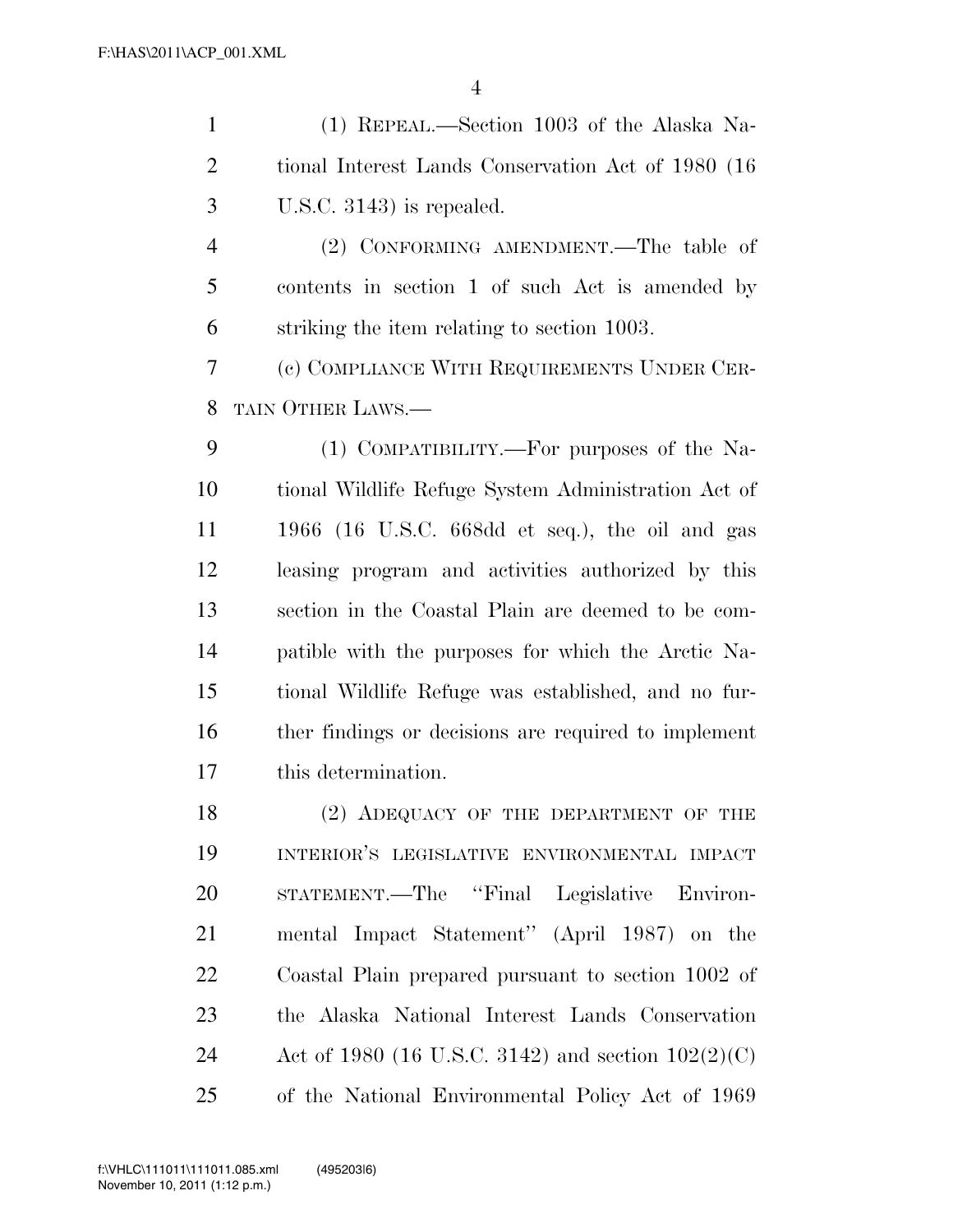1 (42 U.S.C.  $4332(2)(C)$ ) is deemed to satisfy the re-2 quirements under the National Environmental Policy Act of 1969 that apply with respect to prelease ac- tivities under this Act, including actions authorized to be taken by the Secretary to develop and promul- gate the regulations for the establishment of a leas- ing program authorized by this Act before the con-duct of the first lease sale.

 (3) COMPLIANCE WITH NEPA FOR OTHER AC- TIONS.—Before conducting the first lease sale under this Act, the Secretary shall prepare an environ- mental impact statement under the National Envi- ronmental Policy Act of 1969 with respect to the ac- tions authorized by this Act that are not referred to in paragraph (2). Notwithstanding any other law, the Secretary is not required to identify nonleasing alternative courses of action or to analyze the envi- ronmental effects of such courses of action. The Sec- retary shall only identify a preferred action for such leasing and a single leasing alternative, and analyze the environmental effects and potential mitigation measures for those two alternatives. The identifica- tion of the preferred action and related analysis for the first lease sale under this Act shall be completed within 18 months after the date of enactment of this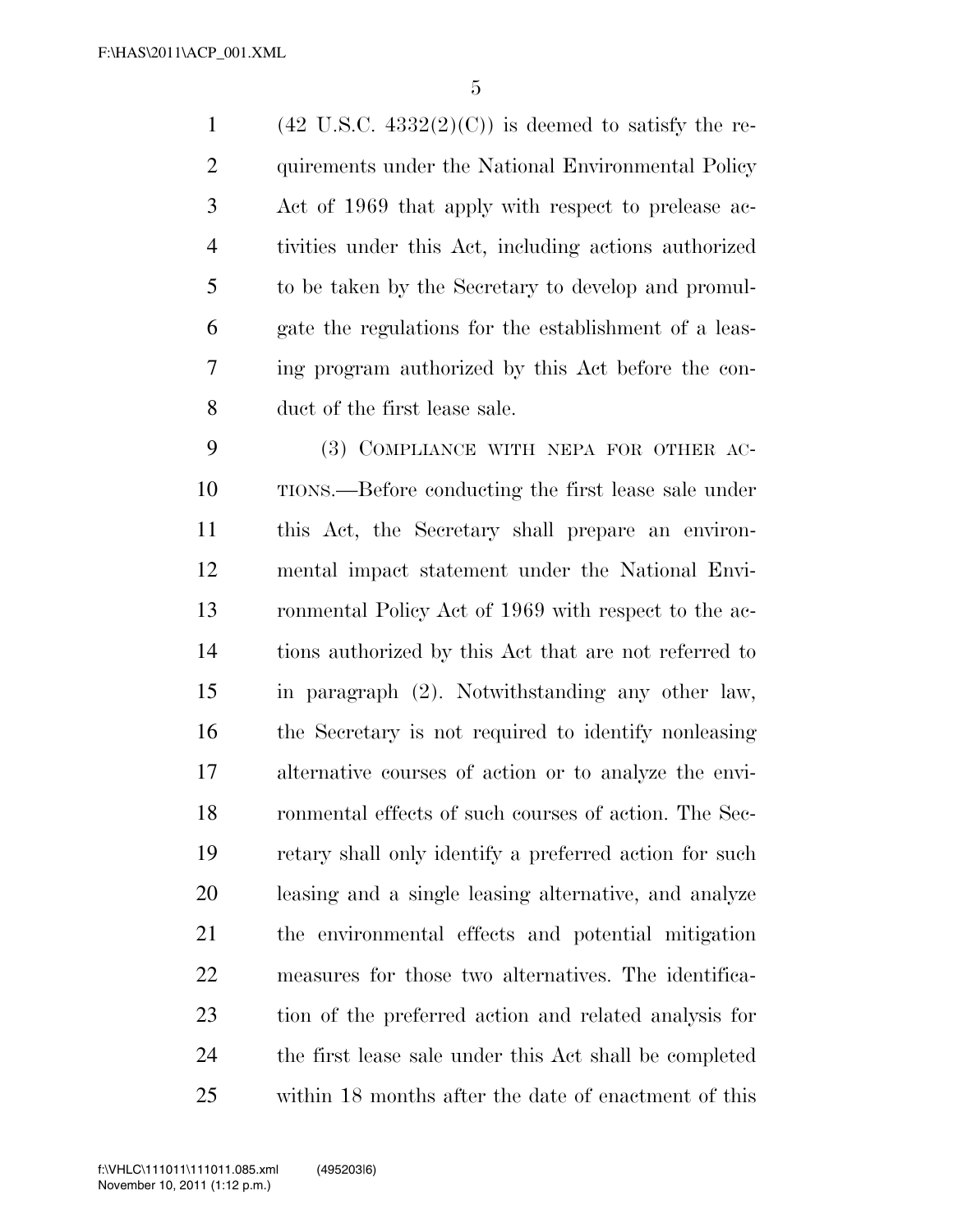Act. The Secretary shall only consider public com- ments that specifically address the Secretary's pre- ferred action and that are filed within 20 days after publication of an environmental analysis. Notwith- standing any other law, compliance with this para- graph is deemed to satisfy all requirements for the analysis and consideration of the environmental ef-fects of proposed leasing under this Act.

 (d) RELATIONSHIP TO STATE AND LOCAL AUTHOR- ITY.—Nothing in this Act shall be considered to expand or limit State and local regulatory authority.

(e) SPECIAL AREAS.—

 (1) IN GENERAL.—The Secretary, after con- sultation with the State of Alaska, the city of Kaktovik, and the North Slope Borough, may des- ignate up to a total of 45,000 acres of the Coastal Plain as a Special Area if the Secretary determines that the Special Area is of such unique character and interest so as to require special management and regulatory protection. The Secretary shall des- ignate as such a Special Area the Sadlerochit Spring area, comprising approximately 4,000 acres.

 (2) MANAGEMENT.—Each such Special Area shall be managed so as to protect and preserve the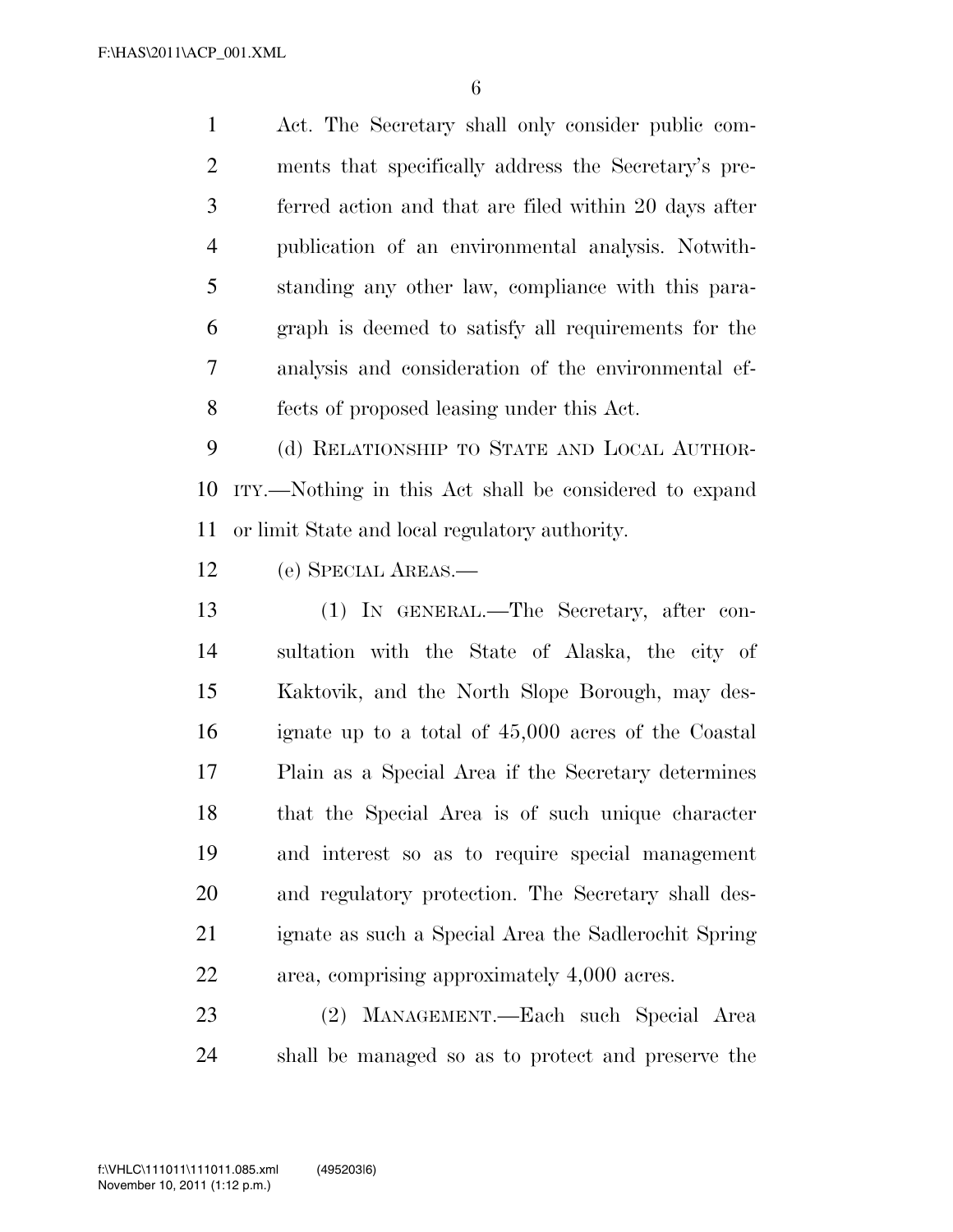|  |  | area's unique and diverse character including its |  |
|--|--|---------------------------------------------------|--|
|  |  | fish, wildlife, and subsistence resource values.  |  |

 (3) EXCLUSION FROM LEASING OR SURFACE OCCUPANCY.—The Secretary may exclude any Spe- cial Area from leasing. If the Secretary leases a Spe- cial Area, or any part thereof, for purposes of oil and gas exploration, development, production, and related activities, there shall be no surface occu-pancy of the lands comprising the Special Area.

 (4) DIRECTIONAL DRILLING.—Notwithstanding 11 the other provisions of this subsection, the Secretary may lease all or a portion of a Special Area under terms that permit the use of horizontal drilling tech- nology from sites on leases tracts located outside the Special Area.

 (f) LIMITATION ON CLOSED AREAS.—The Sec- retary's sole authority to close lands within the Coastal Plain to oil and gas leasing and to exploration, develop-ment, and production is that set forth in this Act.

20 (g) REGULATIONS.—

21 (1) IN GENERAL.—The Secretary shall pre- scribe such regulations as may be necessary to carry out this Act, including regulations relating to protec- tion of the fish and wildlife, their habitat, subsist-ence resources, and environment of the Coastal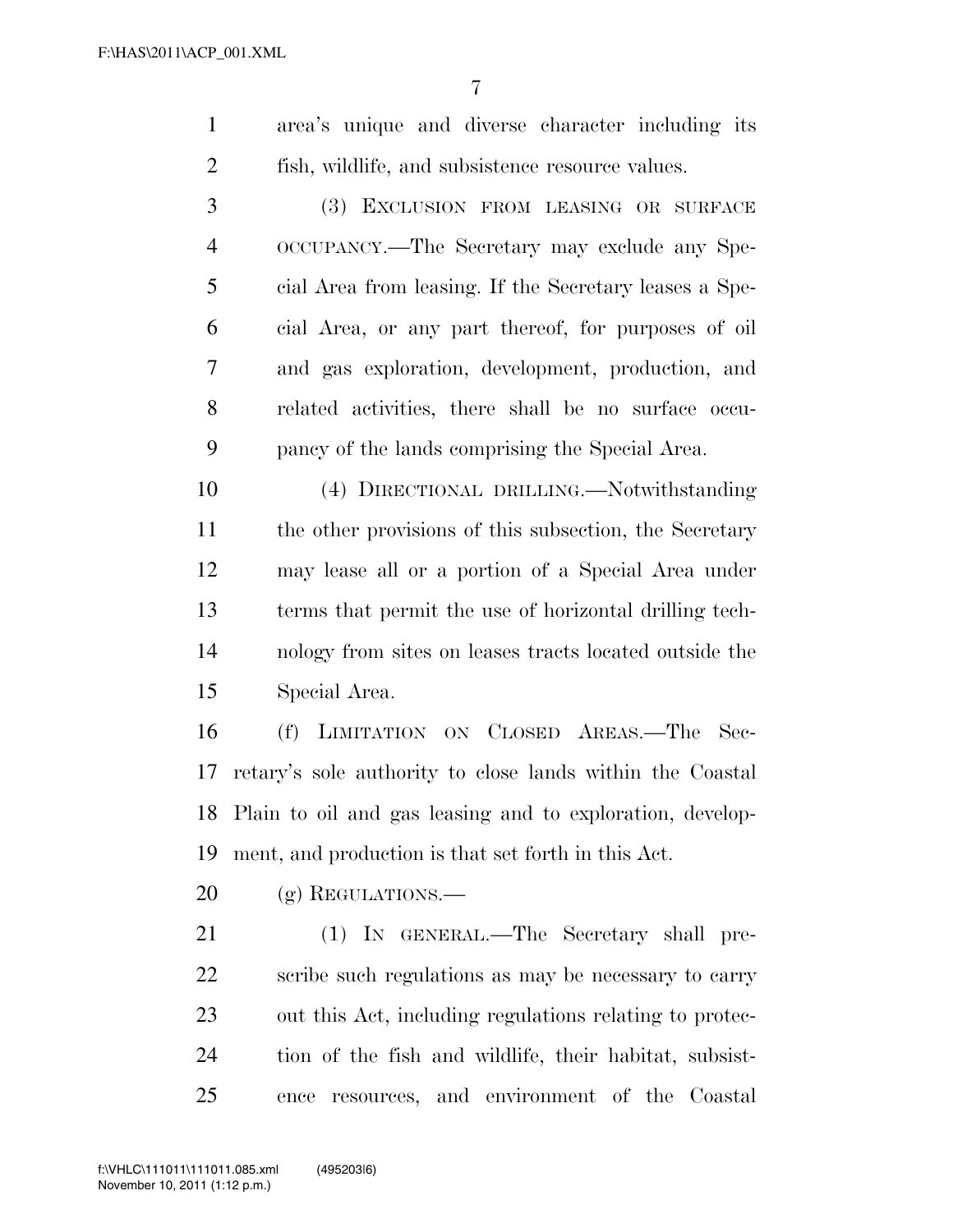Plain, by no later than 15 months after the date of enactment of this Act.

 (2) REVISION OF REGULATIONS.—The Sec- retary shall, through a rule making conducted in ac- cordance with section 553 of title 5, United States Code, periodically review and, if appropriate, revise the regulations issued under subsection (a) to reflect a preponderance of the best available scientific evi- dence that has been peer reviewed and obtained by following appropriate, documented scientific proce- dures, the results of which can be repeated using those same procedures.

**SEC. 4. LEASE SALES.** 

 (a) IN GENERAL.—Lands may be leased under this Act to any person qualified to obtain a lease for deposits of oil and gas under the Mineral Leasing Act (30 U.S.C. 181 et seq.).

 (b) PROCEDURES.—The Secretary shall, by regula- tion and no later than 180 days after the date of enact-ment of this Act, establish procedures for—

 (1) receipt and consideration of sealed nomina- tions for any area of the Coastal Plain for inclusion in, or exclusion (as provided in subsection (c)) from, a lease sale;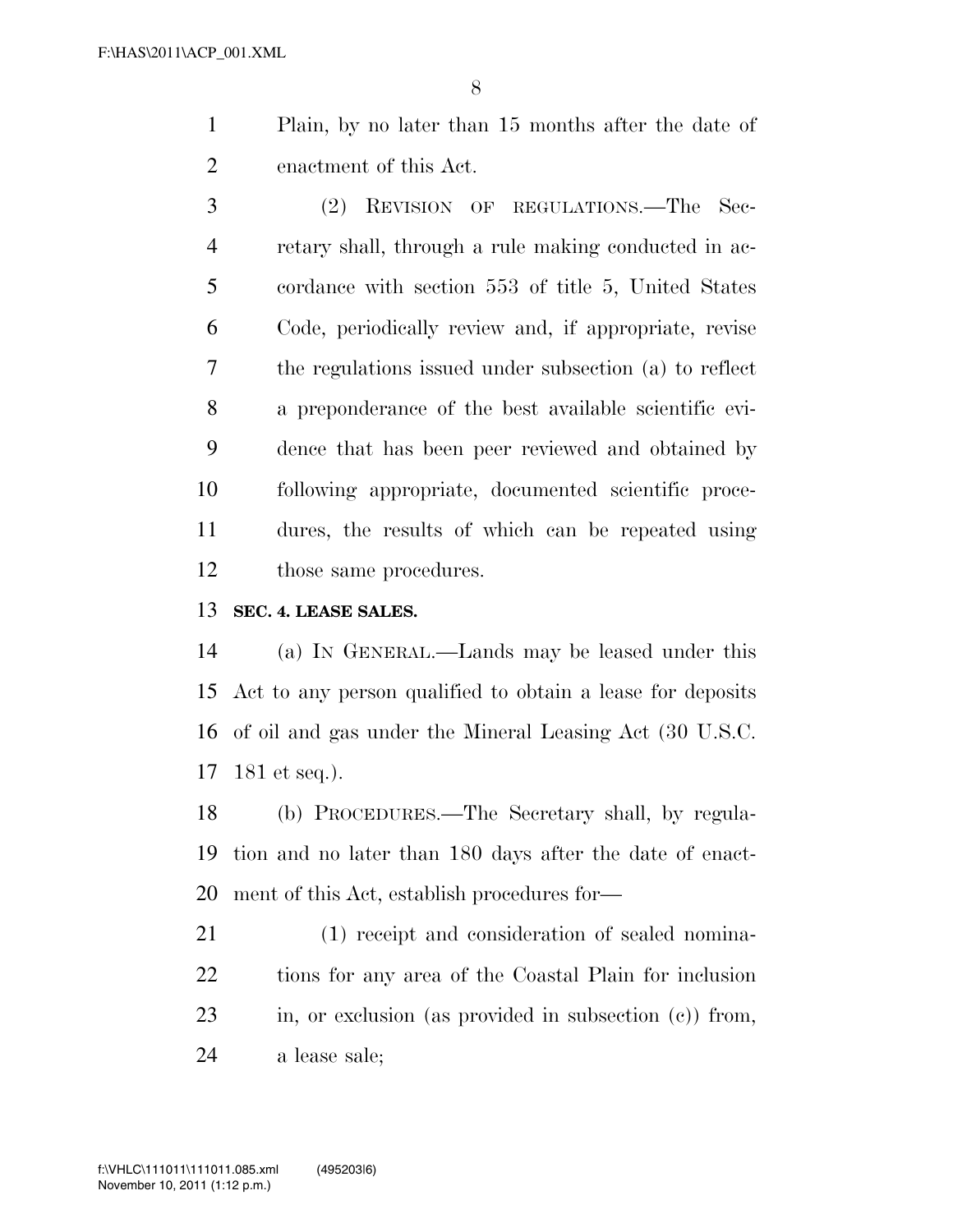(2) the holding of lease sales after such nomina-tion process; and

 (3) public notice of and comment on designa- tion of areas to be included in, or excluded from, a lease sale.

 (c) LEASE SALE BIDS.—Lease sales under this Act may be conducted through an Internet leasing program, if the Secretary determines that such a system will result in savings to the taxpayer, an increase in the number of bidders participating, and higher returns than oral bidding or a sealed bidding system.

12 (d) SALE ACREAGES AND SCHEDULE.—

 (1) The Secretary shall offer for lease under this Act those tracts the Secretary considers to have the greatest potential for the discovery of hydro- carbons, taking into consideration nominations re-17 ceived pursuant to subsection  $(b)(1)$ .

 (2) The Secretary shall offer for lease under this Act no less than 50,000 acres for lease within 22 months after the date of the enactment of this Act.

 (3) The Secretary shall offer for lease under this Act no less than an additional 50,000 acres at 6-, 12-, and 18-month intervals following offering under paragraph (2).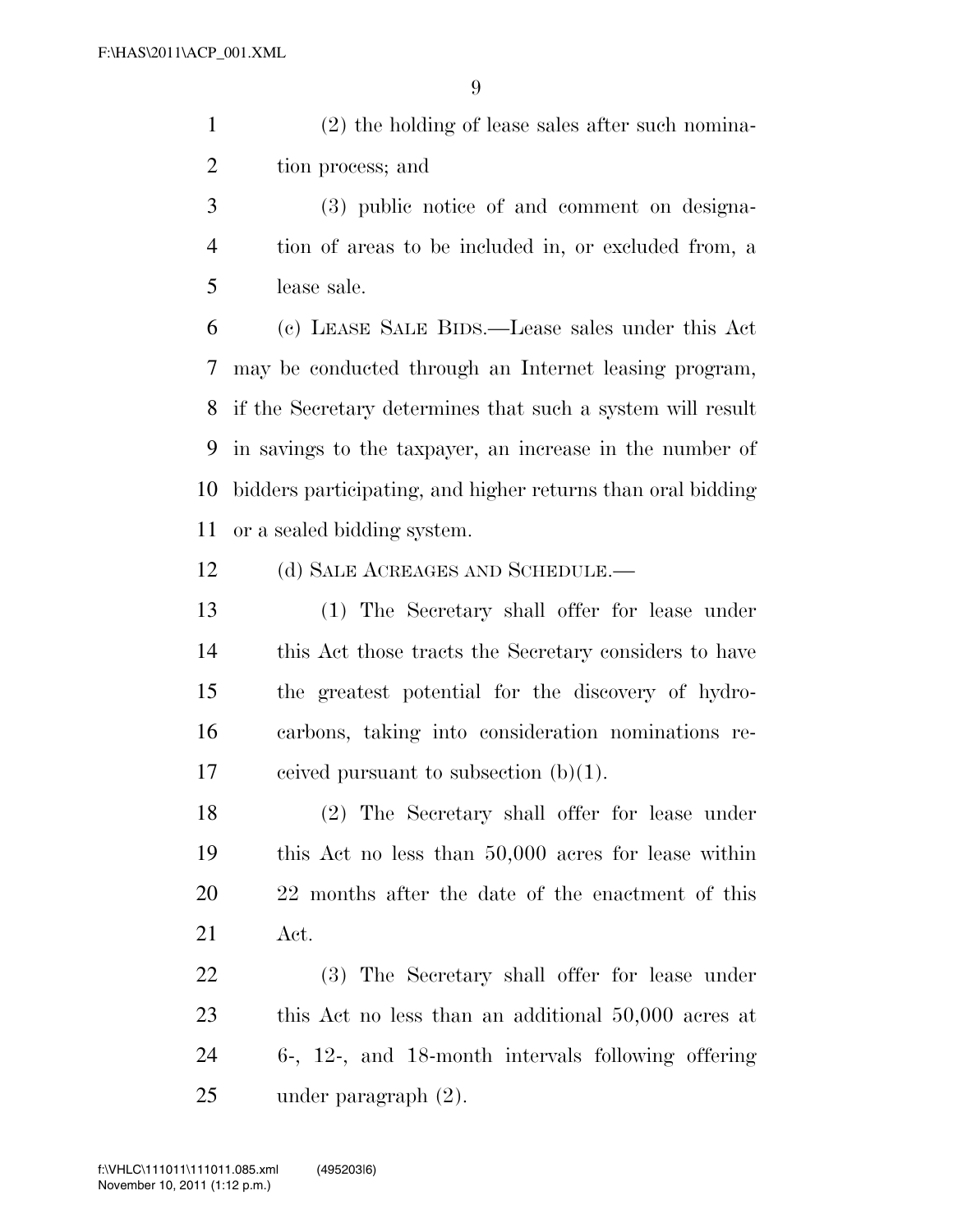(4) The Secretary shall conduct four additional sales under the same terms and schedule no later than two years after the date of the last sale under paragraph (3), if sufficient interest in leasing exists to warrant, in the Secretary's judgment, the conduct of such sales.

 (5) The Secretary shall evaluate the bids in each sale and issue leases resulting from such sales, within 90 days after the date of the completion of such sale.

# **SEC. 5. GRANT OF LEASES BY THE SECRETARY.**

 (a) IN GENERAL.—The Secretary may grant to the highest responsible qualified bidder in a lease sale con- ducted under section 4 any lands to be leased on the Coastal Plain upon payment by the such bidder of such bonus as may be accepted by the Secretary.

 (b) SUBSEQUENT TRANSFERS.—No lease issued under this Act may be sold, exchanged, assigned, sublet, or otherwise transferred except with the approval of the Secretary. Prior to any such approval the Secretary shall consult with, and give due consideration to the views of, the Attorney General.

#### **SEC. 6. LEASE TERMS AND CONDITIONS.**

 (a) IN GENERAL.—An oil or gas lease issued under this Act shall—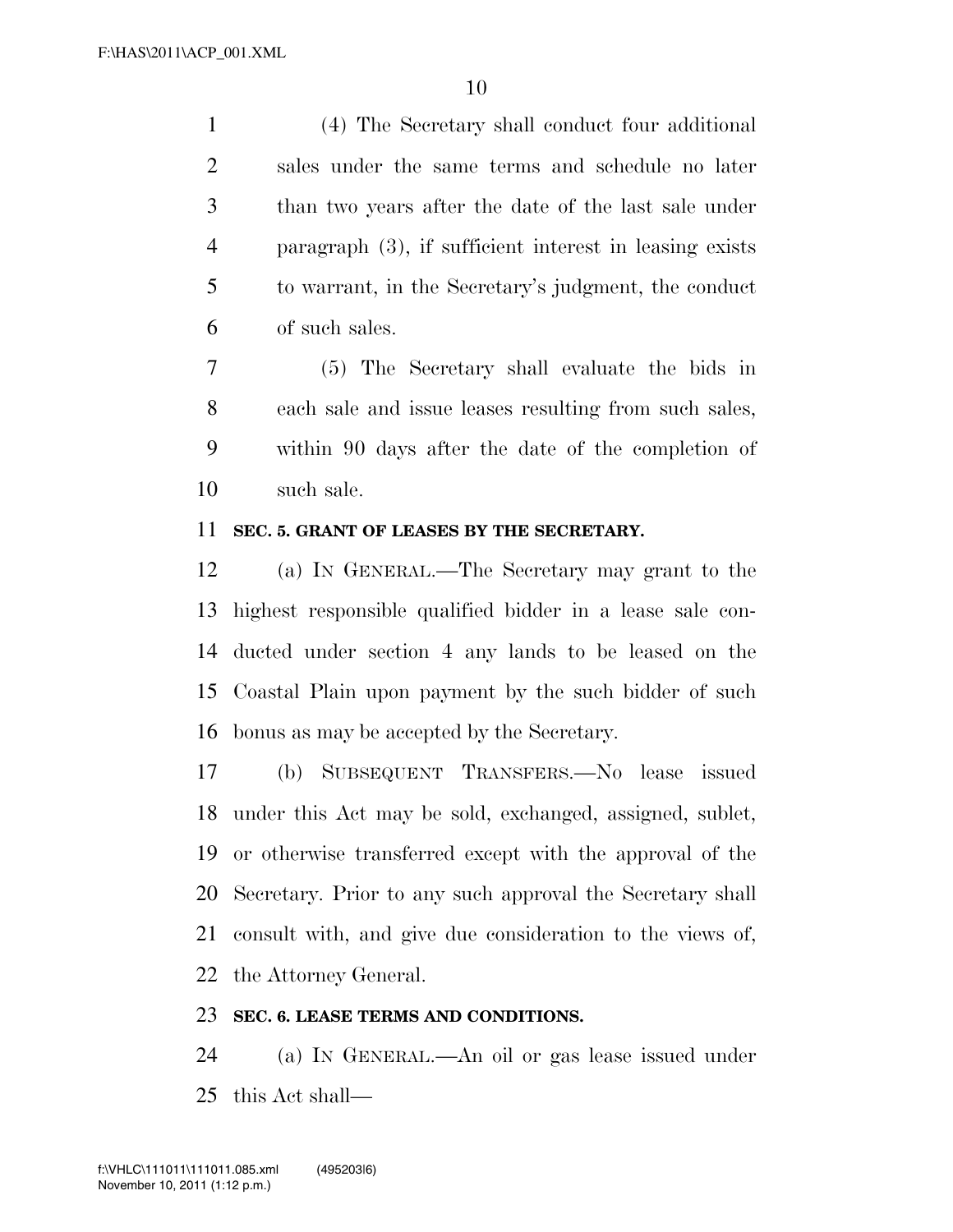(1) provide for the payment of a royalty of not 2 less than  $12\frac{1}{2}$  percent in amount or value of the production removed or sold under the lease, as de- termined by the Secretary under the regulations ap-plicable to other Federal oil and gas leases;

 (2) provide that the Secretary may close, on a seasonal basis, portions of the Coastal Plain to ex- ploratory drilling activities as necessary to protect caribou calving areas and other species of fish and wildlife based on a preponderance of the best avail- able scientific evidence that has been peer reviewed and obtained by following appropriate, documented scientific procedures, the results of which can be re-peated using those same procedures;

 (3) require that the lessee of lands within the Coastal Plain shall be fully responsible and liable for the reclamation of lands within the Coastal Plain and any other Federal lands that are adversely af- fected in connection with exploration, development, production, or transportation activities conducted under the lease and within the Coastal Plain by the lessee or by any of the subcontractors or agents of the lessee;

 (4) provide that the lessee may not delegate or convey, by contract or otherwise, the reclamation re-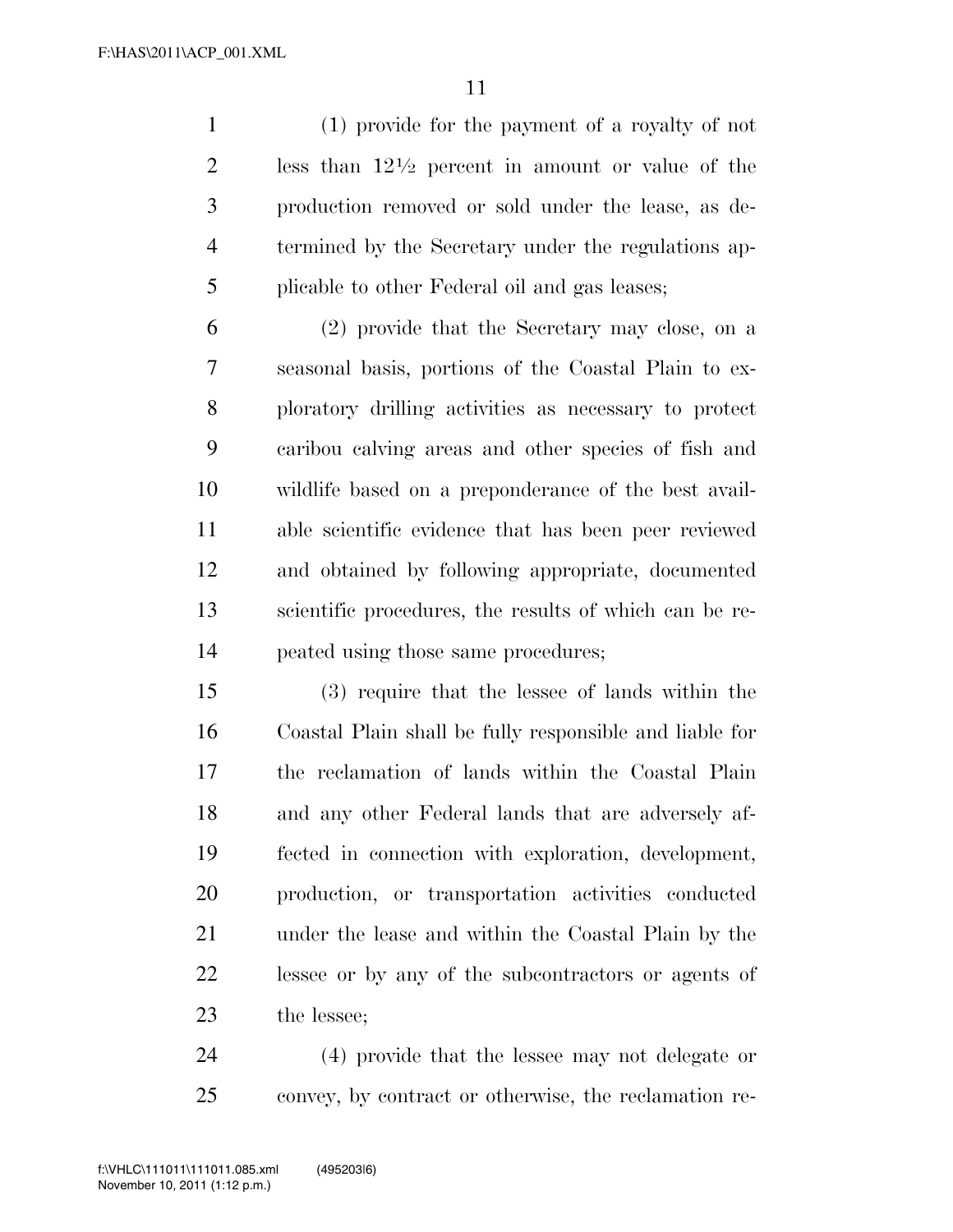sponsibility and liability to another person without 2 the express written approval of the Secretary;

 (5) provide that the standard of reclamation for lands required to be reclaimed under this Act shall be, as nearly as practicable, a condition capable of supporting the uses which the lands were capable of supporting prior to any exploration, development, or production activities, or upon application by the les- see, to a higher or better use as certified by the Sec-retary;

 (6) contain terms and conditions relating to protection of fish and wildlife, their habitat, subsist- ence resources, and the environment as required 14 pursuant to section  $3(a)(2)$ ;

 (7) provide that the lessee, its agents, and its contractors use best efforts to provide a fair share, as determined by the level of obligation previously agreed to in the 1974 agreement implementing sec- tion 29 of the Federal Agreement and Grant of Right of Way for the Operation of the Trans-Alaska Pipeline, of employment and contracting for Alaska Natives and Alaska Native corporations from 23 throughout the State;

 (8) prohibit the export of oil produced under the lease; and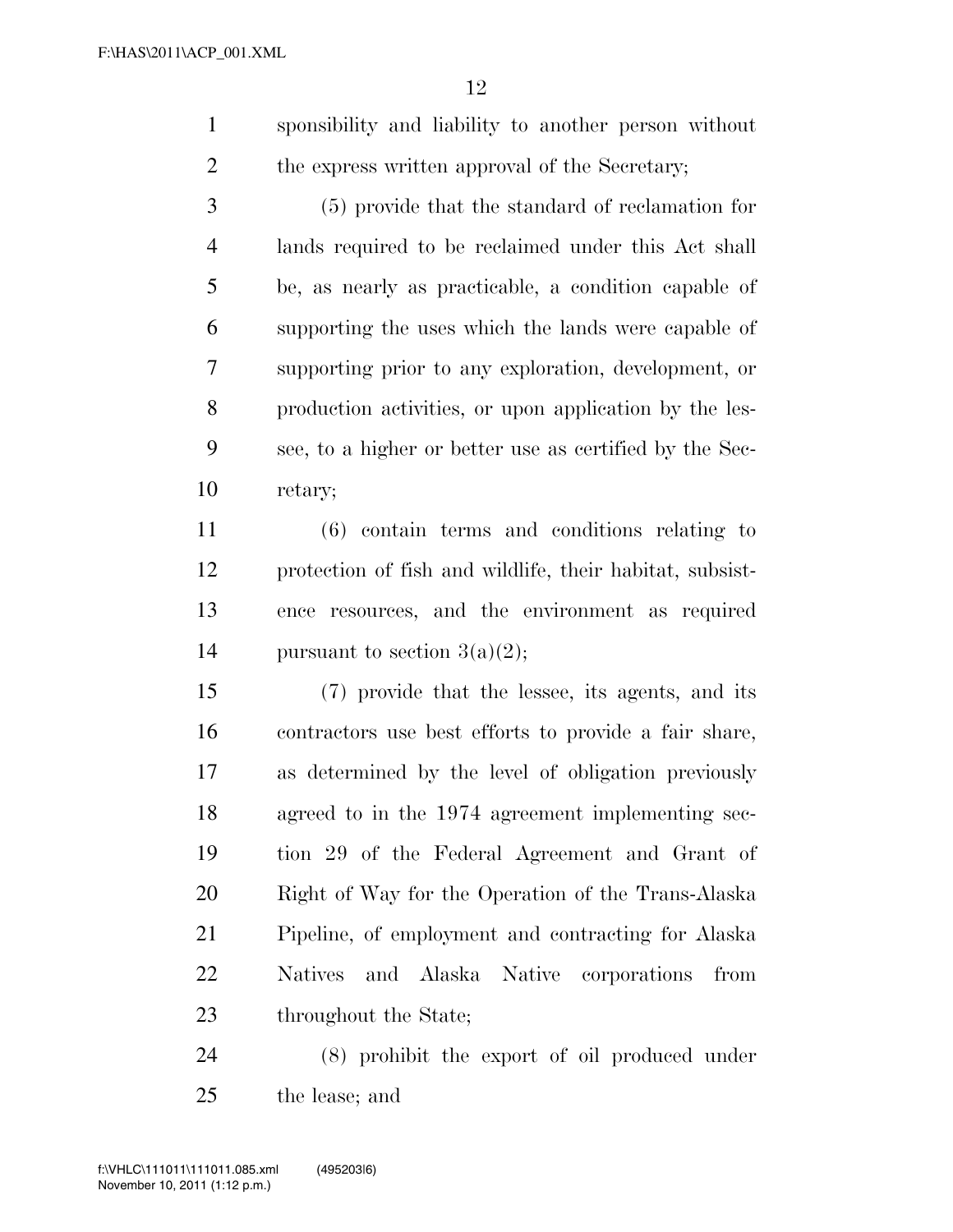(9) contain such other provisions as the Sec- retary determines necessary to ensure compliance with this Act and the regulations issued under this Act.

# **SEC. 7. COASTAL PLAIN ENVIRONMENTAL PROTECTION.**

 (a) NO SIGNIFICANT ADVERSE EFFECT STANDARD TO GOVERN AUTHORIZED COASTAL PLAIN ACTIVITIES.— The Secretary shall, consistent with the requirements of section 3, administer this Act through regulations, lease terms, conditions, restrictions, prohibitions, stipulations, and other provisions that—

 (1) ensure the oil and gas exploration, develop- ment, and production activities on the Coastal Plain will result in no significant adverse effect on fish and wildlife, their habitat, and the environment;

 (2) require the application of the best commer- cially available technology for oil and gas explo- ration, development, and production on all new ex- ploration, development, and production operations; and

 (3) ensure that the maximum amount of sur- face acreage covered by production and support fa- cilities, including airstrips and any areas covered by gravel berms or piers for support of pipelines, does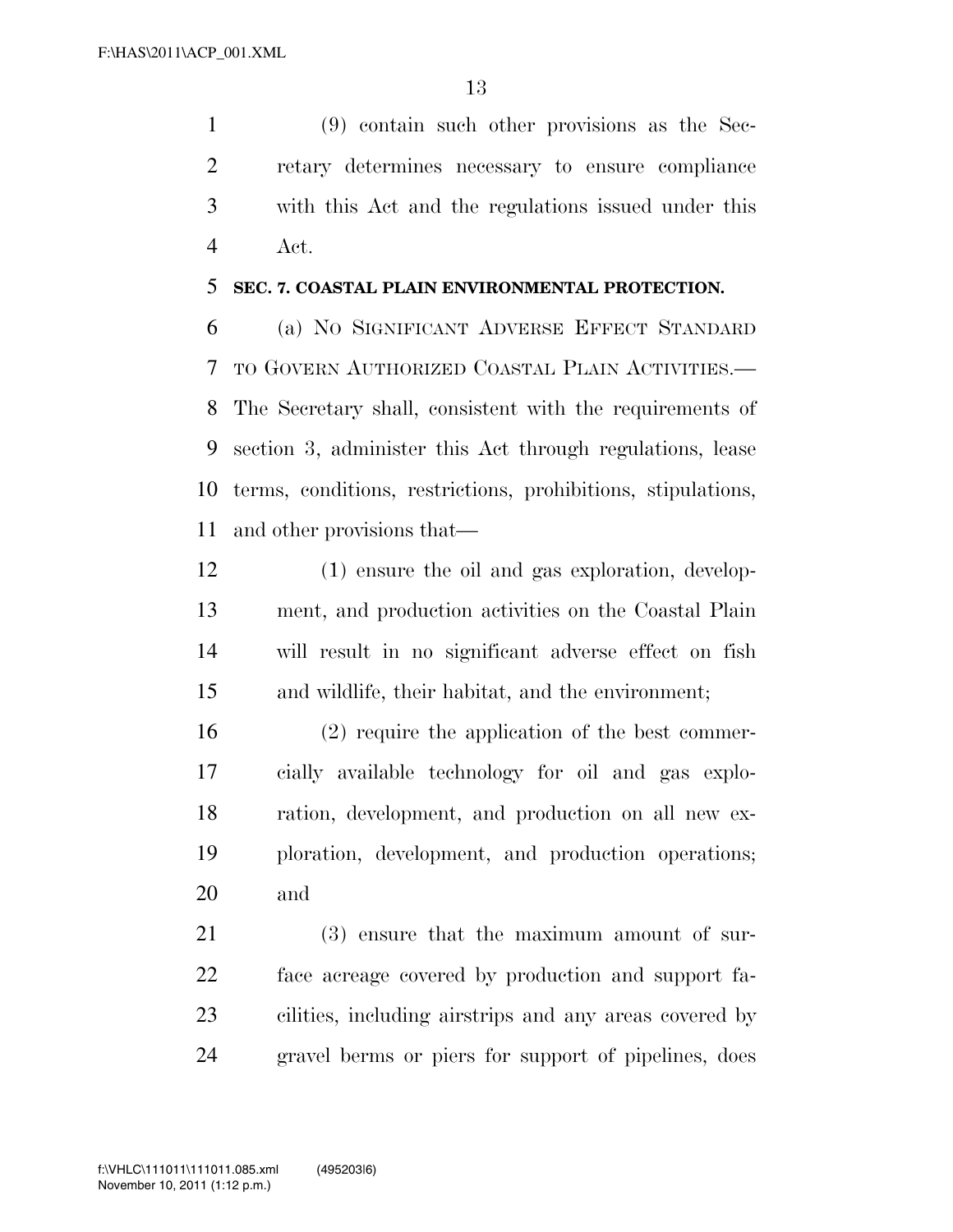not exceed 10,000 acres on the Coastal Plain for each 100,000 acres of area leased. (b) SITE-SPECIFIC ASSESSMENT AND MITIGATION.— The Secretary shall also require, with respect to any pro- posed drilling and related activities, that— (1) a site-specific analysis be made of the prob- able effects, if any, that the drilling or related activi- ties will have on fish and wildlife, their habitat, sub- sistence resources, and the environment; (2) a plan be implemented to avoid, minimize, and mitigate (in that order and to the extent prac- ticable) any significant adverse effect identified under paragraph (1); and (3) the development of the plan shall occur after consultation with the agency or agencies hav- ing jurisdiction over matters mitigated by the plan. (c) REGULATIONS TO PROTECT COASTAL PLAIN FISH AND WILDLIFE RESOURCES, SUBSISTENCE USERS, AND THE ENVIRONMENT.—Before implementing the leas- ing program authorized by this Act, the Secretary shall prepare and promulgate regulations, lease terms, condi- tions, restrictions, prohibitions, stipulations, and other measures designed to ensure that the activities undertaken on the Coastal Plain under this Act are conducted in a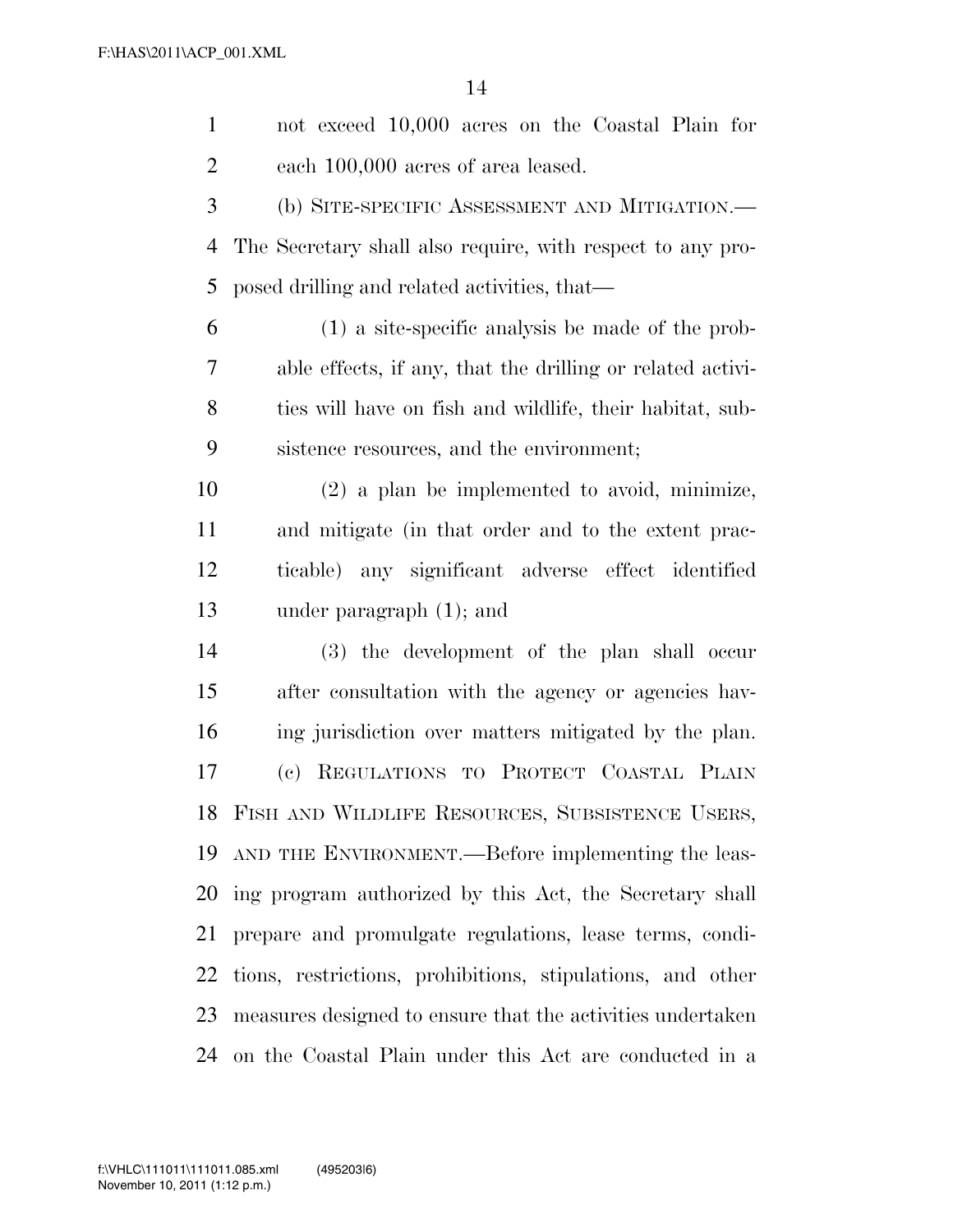manner consistent with the purposes and environmental requirements of this Act.

 (d) COMPLIANCE WITH FEDERAL AND STATE ENVI- RONMENTAL LAWS AND OTHER REQUIREMENTS.—The proposed regulations, lease terms, conditions, restrictions, prohibitions, and stipulations for the leasing program under this Act shall require compliance with all applicable provisions of Federal and State environmental law, and shall also require the following:

 (1) Standards at least as effective as the safety and environmental mitigation measures set forth in items 1 through 29 at pages 167 through 169 of the ''Final Legislative Environmental Impact State-ment'' (April 1987) on the Coastal Plain.

 (2) Seasonal limitations on exploration, develop- ment, and related activities, where necessary, to avoid significant adverse effects during periods of concentrated fish and wildlife breeding, denning, nesting, spawning, and migration based on a prepon- derance of the best available scientific evidence that has been peer reviewed and obtained by following appropriate, documented scientific procedures, the results of which can be repeated using those same procedures.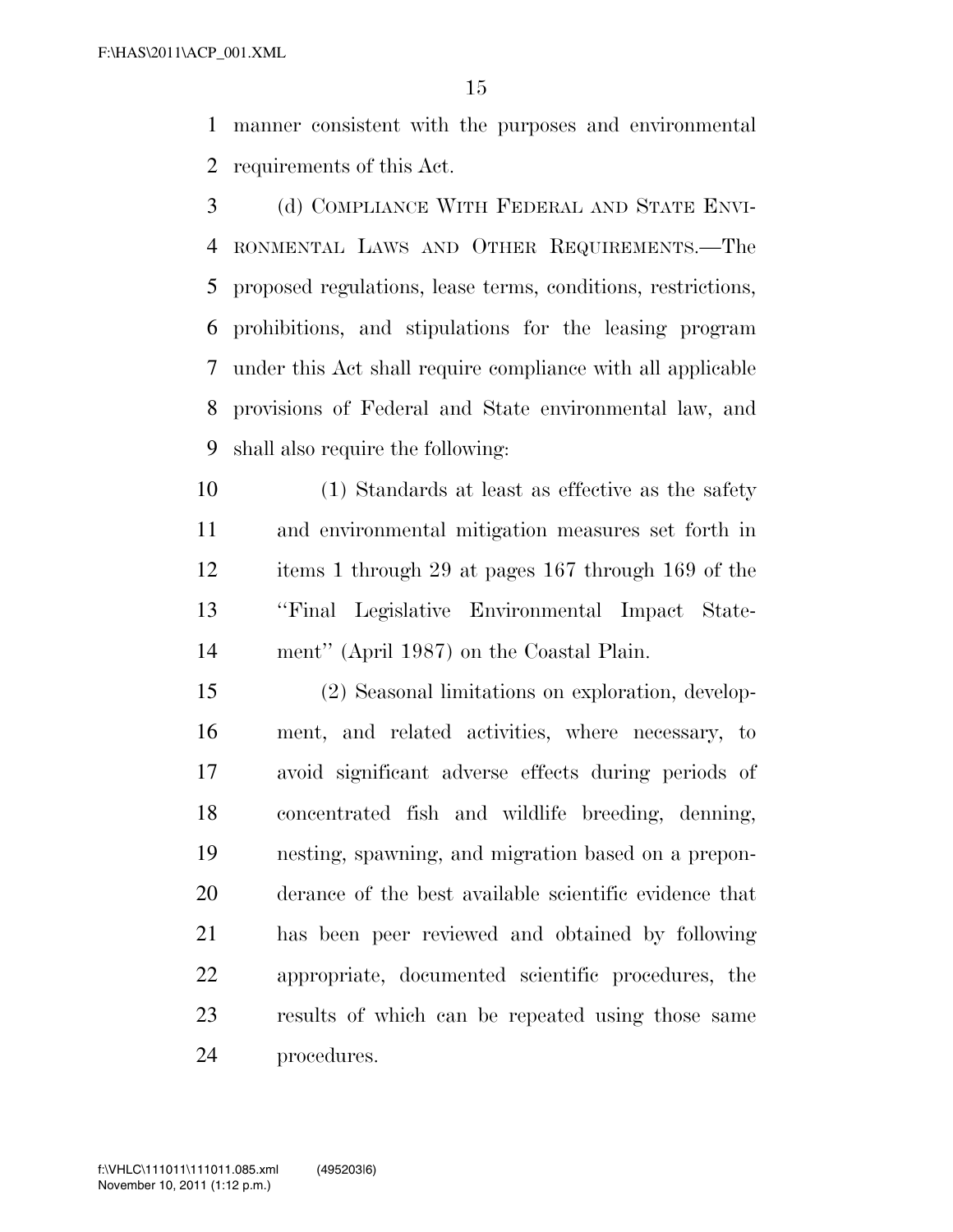| $\mathbf{1}$   | (3) That exploration activities, except for sur-        |
|----------------|---------------------------------------------------------|
| $\overline{2}$ | face geological studies, be limited to the period be-   |
| 3              | tween approximately November 1 and May 1 each           |
| $\overline{4}$ | year and that exploration activities shall be sup-      |
| 5              | ported, if necessary, by ice roads, winter trails with  |
| 6              | adequate snow cover, ice pads, ice airstrips, and air   |
| 7              | transport methods, except that such exploration ac-     |
| 8              | tivities may occur at other times if the Secretary      |
| 9              | finds that such exploration will have no significant    |
| 10             | adverse effect on the fish and wildlife, their habitat, |
| 11             | and the environment of the Coastal Plain.               |
| 12             | (4) Design safety and construction standards            |
| 13             | for all pipelines and any access and service roads,     |
| 14             | $that-$                                                 |
| 15             | (A) minimize, to the maximum extent pos-                |
| 16             | sible, adverse effects upon the passage of mi-          |
| 17             | gratory species such as caribou; and                    |
| 18             | (B) minimize adverse effects upon the flow              |
| 19             | of surface water by requiring the use of cul-           |
| 20             | verts, bridges, and other structural devices.           |
| 21             | (5) Prohibitions on general public access and           |
| 22             | use on all pipeline access and service roads.           |
| 23             | (6) Stringent reclamation and rehabilitation re-        |
| 24             | quirements, consistent with the standards set forth     |
| 25             | in this Act, requiring the removal from the Coastal     |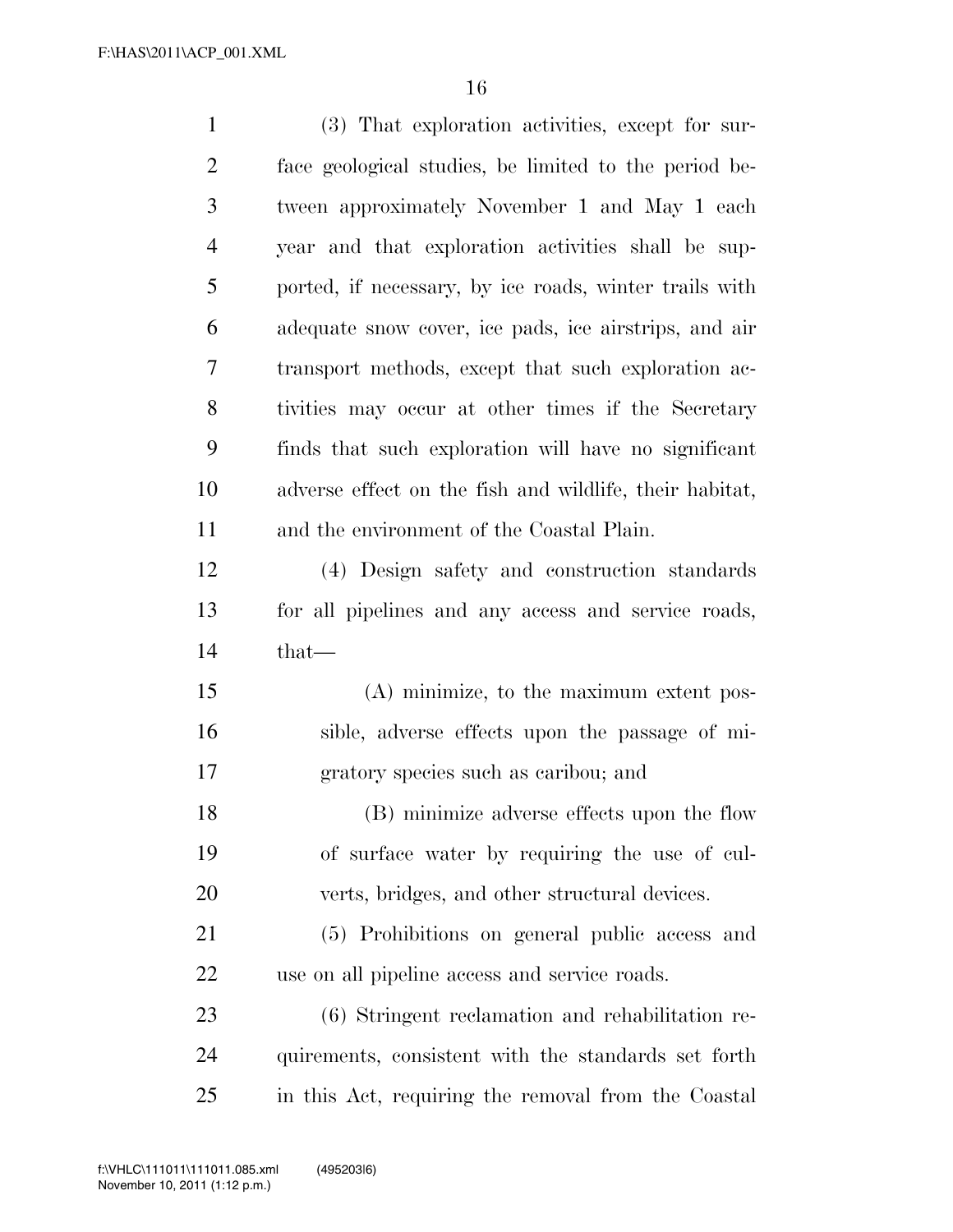| $\mathbf{1}$   | Plain of all oil and gas development and production   |
|----------------|-------------------------------------------------------|
| $\overline{2}$ | facilities, structures, and equipment upon completion |
| 3              | of oil and gas production operations, except that the |
| $\overline{4}$ | Secretary may exempt from the requirements of this    |
| 5              | paragraph those facilities, structures, or equipment  |
| 6              | that the Secretary determines would assist in the     |
| 7              | management of the Arctic National Wildlife Refuge     |
| 8              | and that are donated to the United States for that    |
| 9              | purpose.                                              |
| 10             | (7) Appropriate prohibitions or restrictions on       |
| 11             | access by all modes of transportation.                |
| 12             | (8) Appropriate prohibitions or restrictions on       |
| 13             | sand and gravel extraction.                           |
| 14             | (9) Consolidation of facility siting.                 |
| 15             | (10) Appropriate prohibitions or restrictions on      |
| 16             | use of explosives.                                    |
| 17             | (11) Avoidance, to the extent practicable, of         |
| 18             | springs, streams, and river systems; the protection   |
| 19             | of natural surface drainage patterns, wetlands, and   |
| 20             | riparian habitats; and the regulation of methods or   |
| 21             | techniques for developing or transporting adequate    |
| 22             | supplies of water for exploratory drilling.           |
| 23             | (12) Avoidance or minimization of air traffic-re-     |
| 24             | lated disturbance to fish and wildlife.               |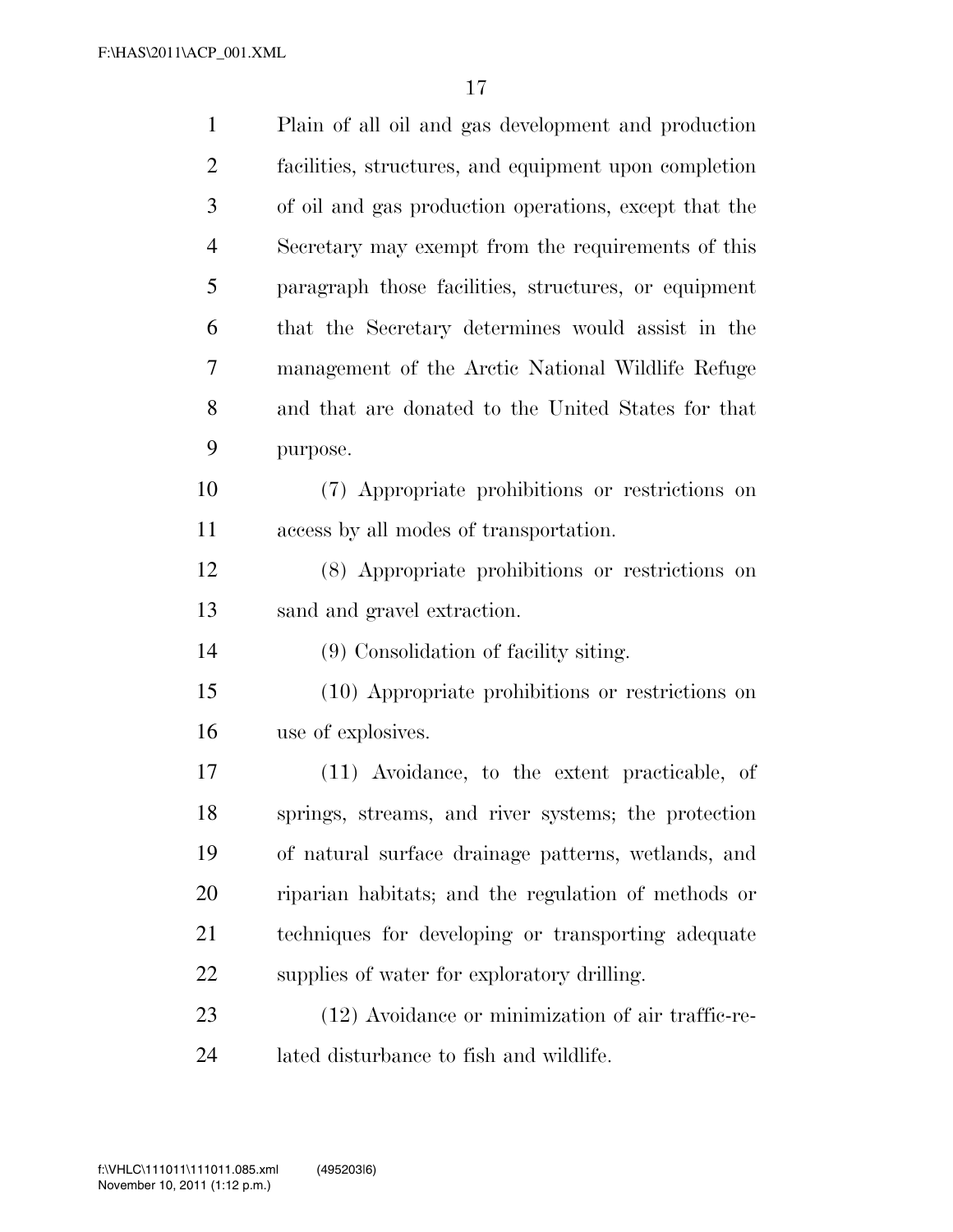| $\mathbf{1}$   | (13) Treatment and disposal of hazardous and             |
|----------------|----------------------------------------------------------|
| $\overline{2}$ | toxic wastes, solid wastes, reserve pit fluids, drilling |
| 3              | muds and cuttings, and domestic wastewater, includ-      |
| $\overline{4}$ | ing an annual waste management report, a haz-            |
| 5              | ardous materials tracking system, and a prohibition      |
| 6              | on chlorinated solvents, in accordance with applica-     |
| 7              | ble Federal and State environmental law.                 |
| 8              | (14) Fuel storage and oil spill contingency plan-        |
| 9              | ning.                                                    |
| 10             | (15) Research, monitoring, and reporting re-             |
| 11             | quirements.                                              |
| 12             | (16) Field crew environmental briefings.                 |
| 13             | (17) Avoidance of significant adverse effects            |
| 14             | upon subsistence hunting, fishing, and trapping by       |
| 15             | subsistence users.                                       |
| 16             | (18) Compliance with applicable air and water            |
| 17             | quality standards.                                       |
| 18             | (19) Appropriate seasonal and safety zone des-           |
| 19             | ignations around well sites, within which subsistence    |
| 20             | hunting and trapping shall be limited.                   |
| 21             | (20) Reasonable stipulations for protection of           |
| 22             | cultural and archeological resources.                    |
| 23             | (21) All other protective environmental stipula-         |
| 24             | tions, restrictions, terms, and conditions deemed        |
| 25             | necessary by the Secretary.                              |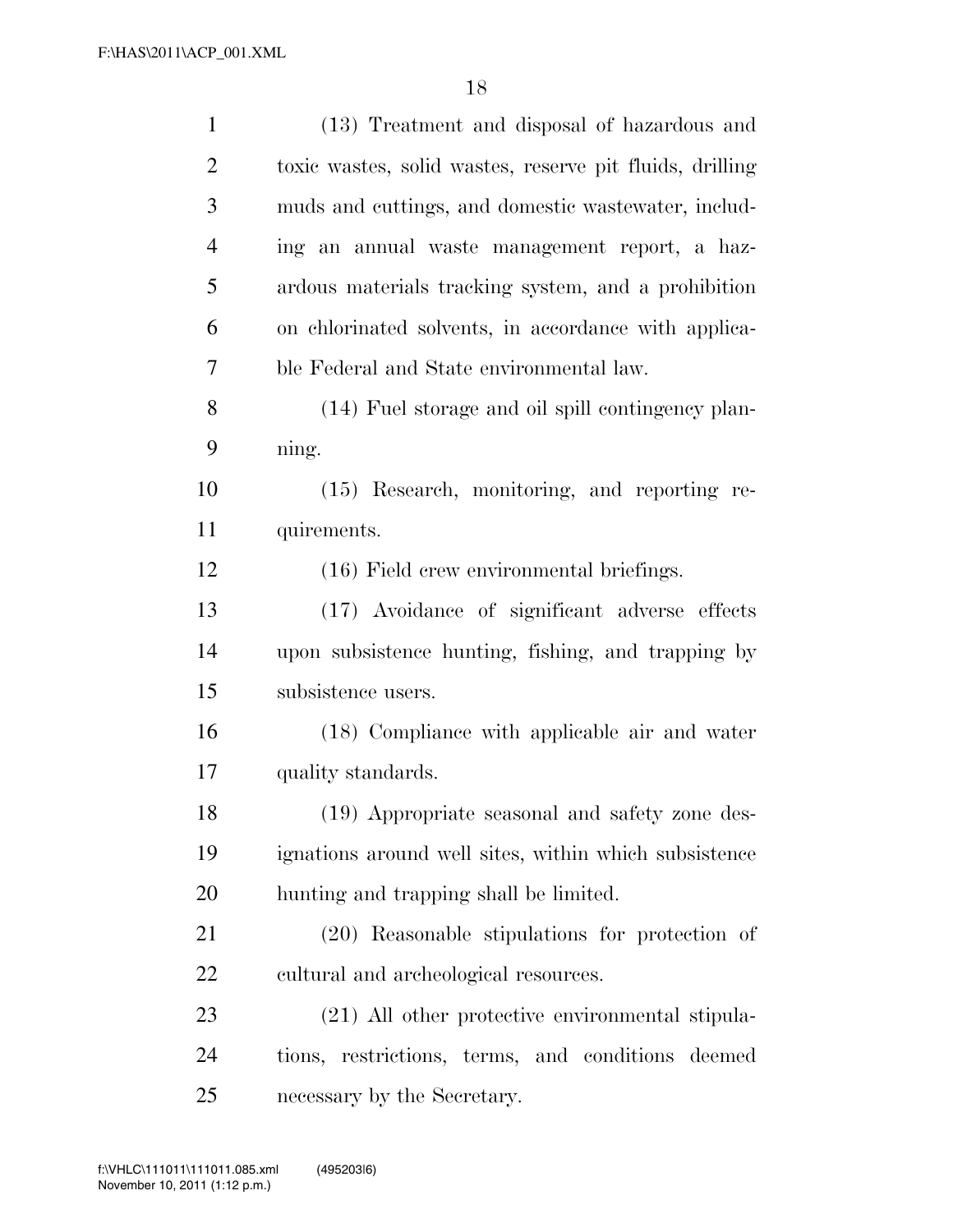(e) CONSIDERATIONS.—In preparing and promul- gating regulations, lease terms, conditions, restrictions, prohibitions, and stipulations under this section, the Sec-retary shall consider the following:

 (1) The stipulations and conditions that govern the National Petroleum Reserve-Alaska leasing pro- gram, as set forth in the 1999 Northeast National Petroleum Reserve-Alaska Final Integrated Activity Plan/Environmental Impact Statement.

 (2) The environmental protection standards that governed the initial Coastal Plain seismic explo- ration program under parts 37.31 to 37.33 of title 13 50, Code of Federal Regulations.

 (3) The land use stipulations for exploratory drilling on the KIC–ASRC private lands that are set forth in appendix 2 of the August 9, 1983, agree- ment between Arctic Slope Regional Corporation and 18 the United States.

(f) FACILITY CONSOLIDATION PLANNING.—

 (1) IN GENERAL.—The Secretary shall, after providing for public notice and comment, prepare and update periodically a plan to govern, guide, and direct the siting and construction of facilities for the exploration, development, production, and transpor-tation of Coastal Plain oil and gas resources.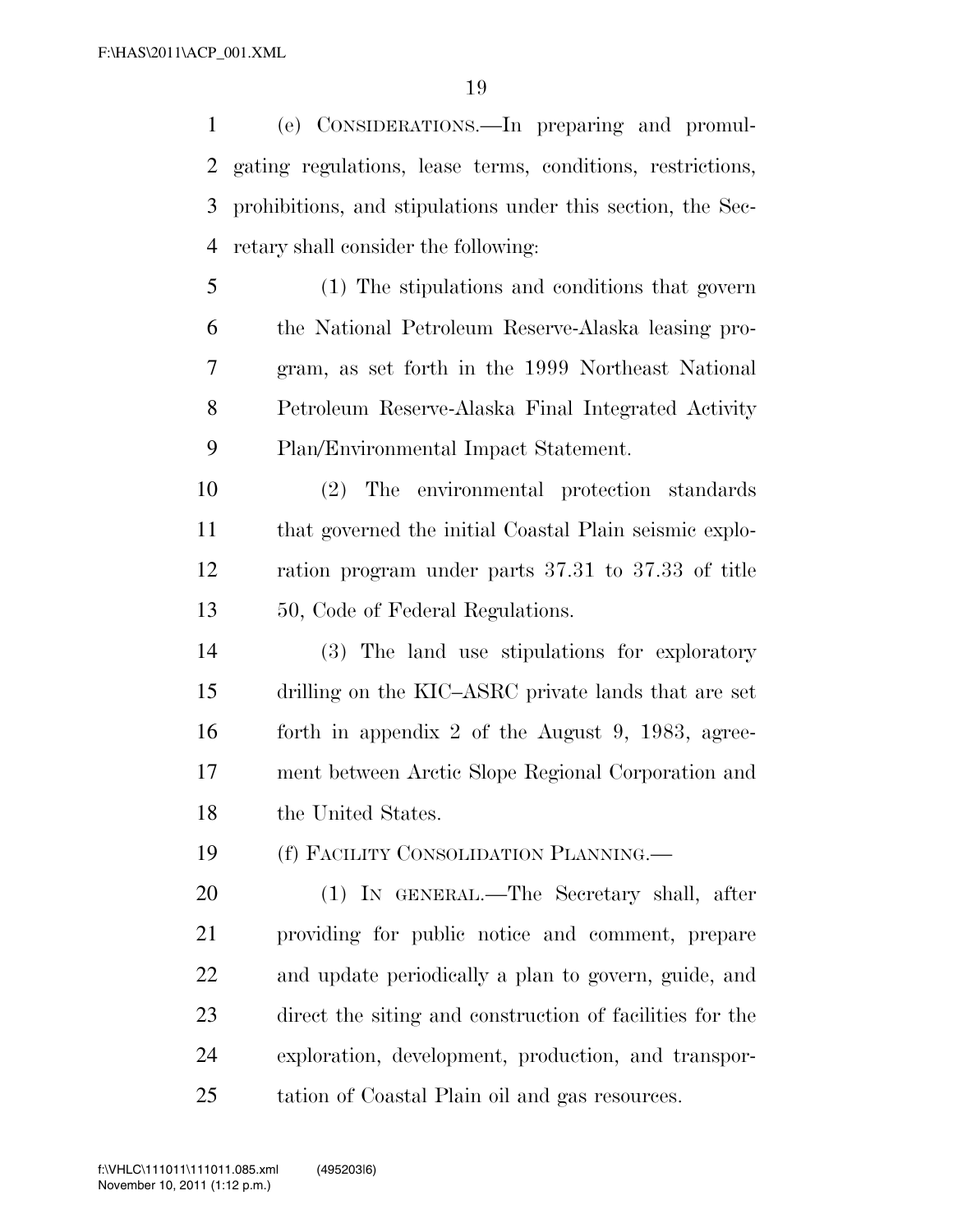| $\mathbf{1}$   | (2) OBJECTIVES.—The plan shall have the fol-         |
|----------------|------------------------------------------------------|
| $\overline{2}$ | lowing objectives:                                   |
| 3              | (A) Avoiding unnecessary duplication of fa-          |
| $\overline{4}$ | cilities and activities.                             |
| 5              | (B) Encouraging consolidation of common              |
| 6              | facilities and activities.                           |
| 7              | (C) Locating or confining facilities and ac-         |
| 8              | tivities to areas that will minimize impact on       |
| 9              | fish and wildlife, their habitat, and the environ-   |
| 10             | ment.                                                |
| 11             | (D) Utilizing existing facilities wherever           |
| 12             | practicable.                                         |
| 13             | (E) Enhancing compatibility between wild-            |
| 14             | life values and development activities.              |
| 15             | ACCESS TO PUBLIC LANDS.—The Secretary<br>(g)         |
| 16             | shall—                                               |
| 17             | (1) manage public lands in the Coastal Plain         |
| 18             | subject to of section 811 of the Alaska National In- |
| 19             | terest Lands Conservation Act (16 U.S.C. 3121);      |
| 20             | and                                                  |
| 21             | (2) ensure that local residents shall have rea-      |
| 22             | sonable access to public lands in the Coastal Plain  |
| 23             | for traditional uses.                                |
| 24             | SEC. 8. EXPEDITED JUDICIAL REVIEW.                   |
| 25             | (a) FILING OF COMPLAINT.                             |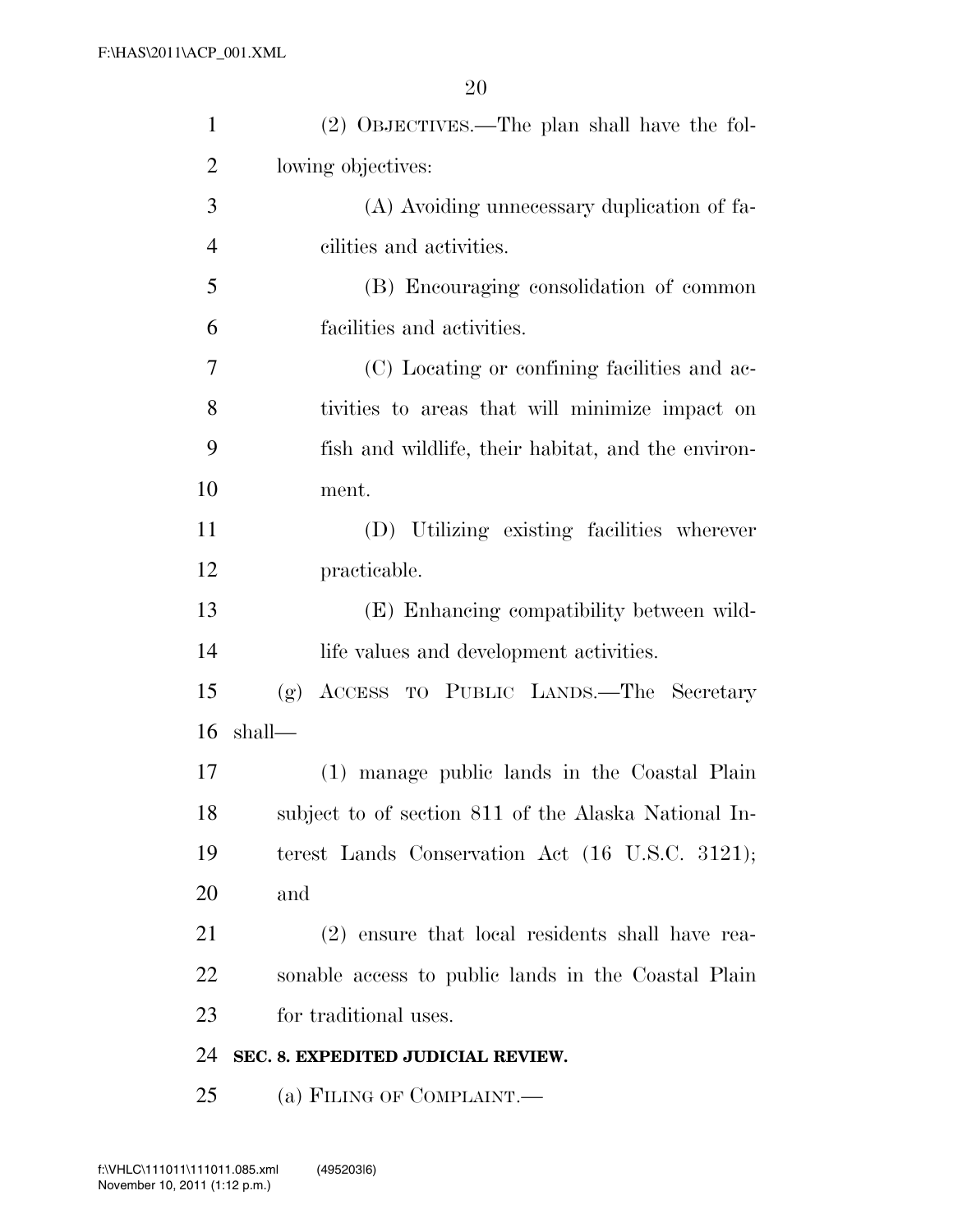| $\mathbf{1}$   | $(1)$ DEADLINE.—Subject to paragraph $(2)$ , any       |
|----------------|--------------------------------------------------------|
| $\overline{2}$ | complaint seeking judicial review—                     |
| 3              | (A) of any provision of this Act shall be              |
| $\overline{4}$ | filed by not later than 1 year after the date of       |
| 5              | enactment of this Act; or                              |
| 6              | (B) of any action of the Secretary under               |
| 7              | this Act shall be filed—                               |
| 8              | (i) except as provided in clause (ii),                 |
| 9              | within the 90-day period beginning on the              |
| 10             | date of the action being challenged; or                |
| 11             | (ii) in the case of a complaint based                  |
| 12             | solely on grounds arising after such period,           |
| 13             | within 90 days after the complainant knew              |
| 14             | or reasonably should have known of the                 |
| 15             | grounds for the complaint.                             |
| 16             | (2) VENUE.—Any complaint seeking judicial re-          |
| 17             | view of any provision of this Act or any action of the |
| 18             | Secretary under this Act may be filed only in the      |
| 19             | United States Court of Appeals for the District of     |
| 20             | Columbia.                                              |
| 21             | (3) LIMITATION ON SCOPE OF CERTAIN RE-                 |
| 22             | VIEW.—Judicial review of a Secretarial decision to     |
| 23             | conduct a lease sale under this Act, including the en- |
| 24             | vironmental analysis thereof, shall be limited to      |
| 25             | whether the Secretary has complied with this Act       |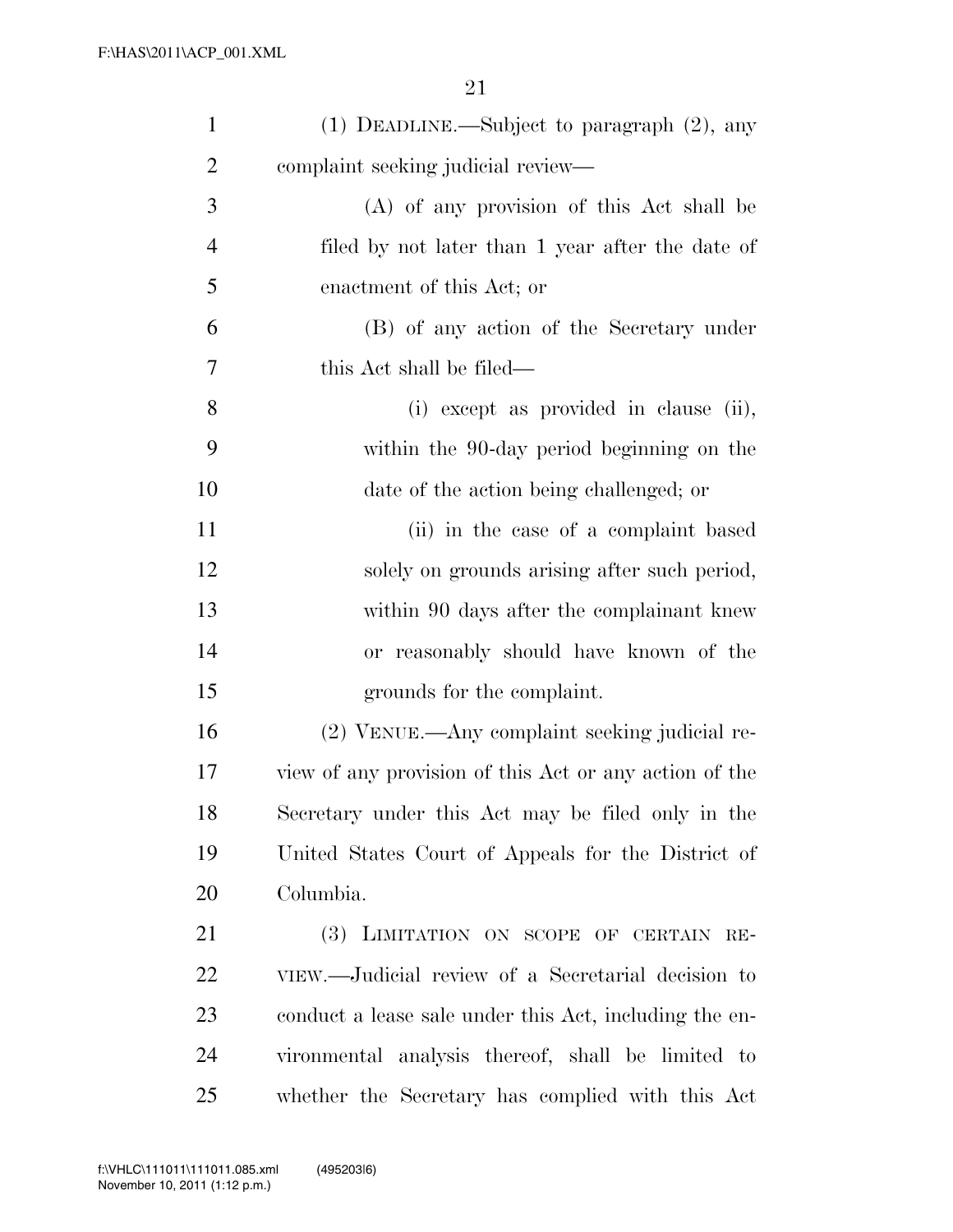and shall be based upon the administrative record of that decision. The Secretary's identification of a pre- ferred course of action to enable leasing to proceed and the Secretary's analysis of environmental effects under this Act shall be presumed to be correct un- less shown otherwise by clear and convincing evi-dence to the contrary.

 (b) LIMITATION ON OTHER REVIEW.—Actions of the Secretary with respect to which review could have been obtained under this section shall not be subject to judicial review in any civil or criminal proceeding for enforcement. (c) LIMITATION ON ATTORNEYS' FEES AND COURT COSTS.—No person seeking judicial review of any action under this Act shall receive payment from the Federal Government for their attorneys' fees and other court costs, including under any provision of law enacted by the Equal Access to Justice Act (5 U.S.C. 504 note).

## **SEC. 9. TREATMENT OF REVENUES.**

 Notwithstanding any other provision of law, 50 per- cent of the amount of bonus, rental, and royalty revenues from Federal oil and gas leasing and operations author-ized under this Act shall be deposited in the Treasury.

# **SEC. 10. RIGHTS-OF-WAY ACROSS THE COASTAL PLAIN.**

 (a) IN GENERAL.—The Secretary shall issue rights-of-way and easements across the Coastal Plain for the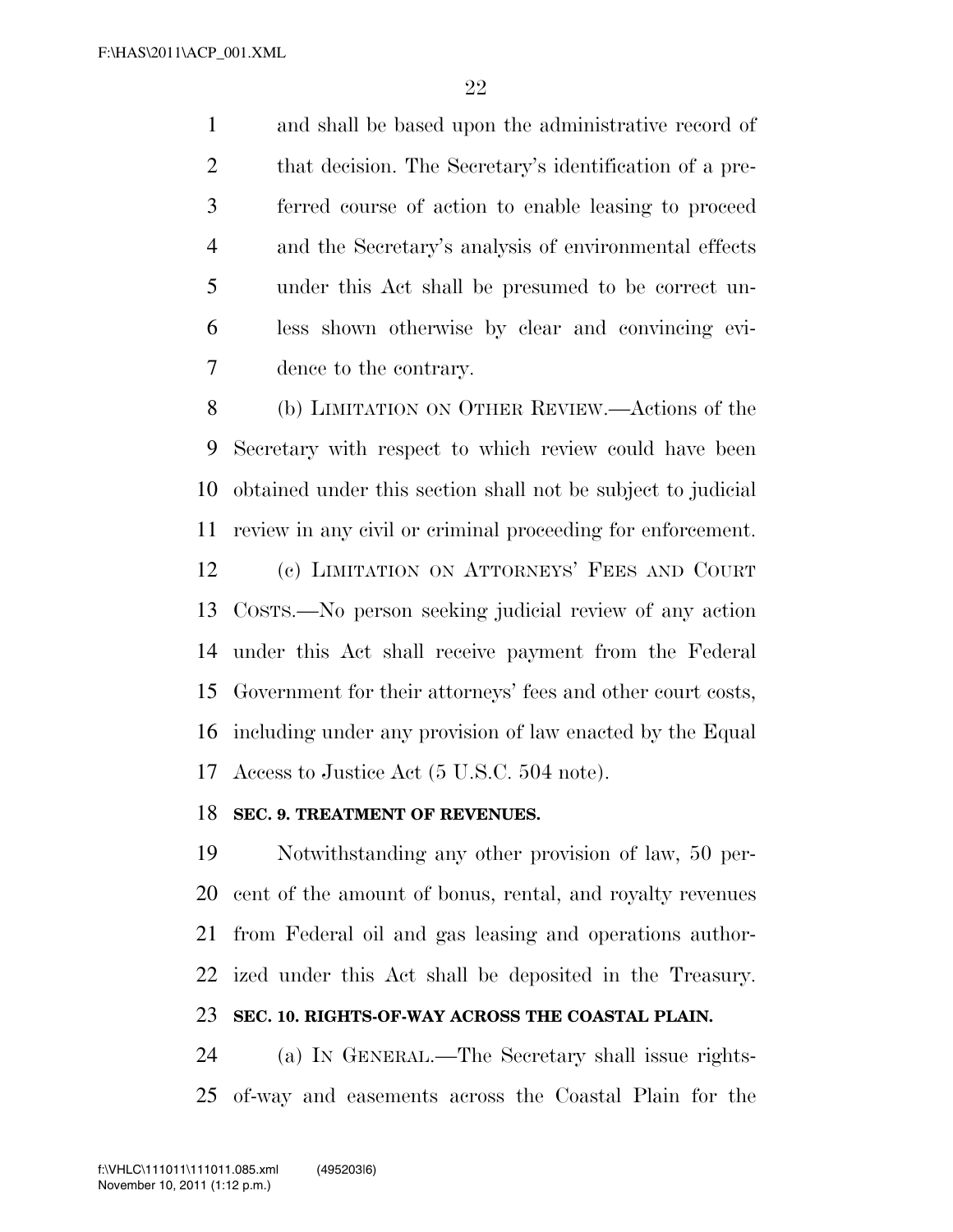transportation of oil and gas produced under leases under this Act—

 (1) except as provided in paragraph (2), under section 28 of the Mineral Leasing Act (30 U.S.C. 185), without regard to title XI of the Alaska Na- tional Interest Lands Conservation Act (16 U.S.C. 3161 et seq.); and

 (2) under title XI of the Alaska National Inter- est Lands Conservation Act (30 U.S.C. 3161 et seq.), for access authorized by sections 1110 and 1111 of that Act (16 U.S.C. 3170 and 3171).

 (b) TERMS AND CONDITIONS.—The Secretary shall include in any right-of-way or easement issued under sub- section (a) such terms and conditions as may be necessary to ensure that transportation of oil and gas does not result in a significant adverse effect on the fish and wildlife, sub- sistence resources, their habitat, and the environment of the Coastal Plain, including requirements that facilities be sited or designed so as to avoid unnecessary duplication of roads and pipelines.

 (c) REGULATIONS.—The Secretary shall include in 22 regulations under section  $3(g)$  provisions granting rights- of-way and easements described in subsection (a) of this section.